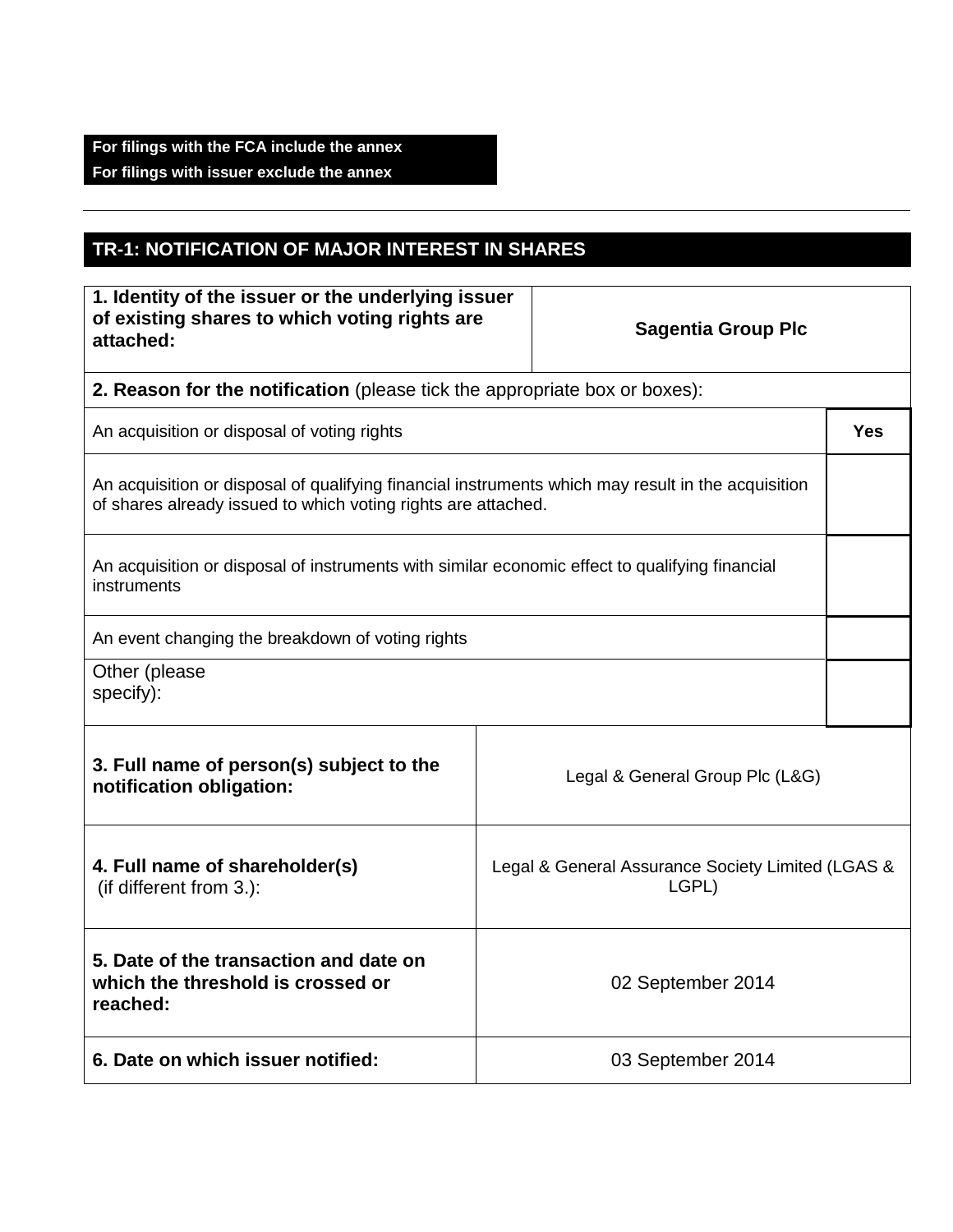| 7. Threshold(s) that is/are crossed or |                           |
|----------------------------------------|---------------------------|
| reached:                               | L&G (From $9\%$ to $8\%)$ |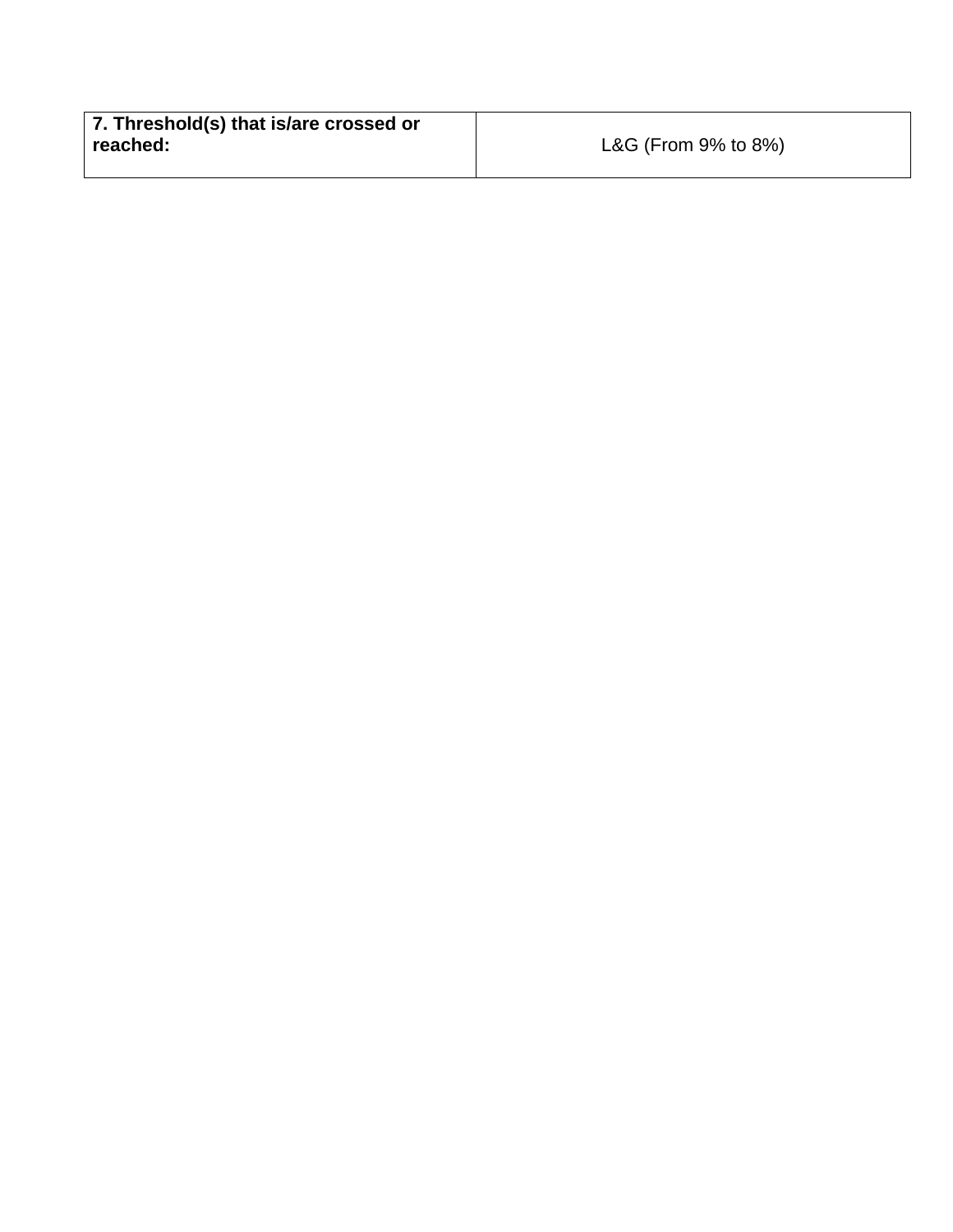| 8. Notified details:                                                                     |                                 |                                                      |               |                                   |          |                    |                 |
|------------------------------------------------------------------------------------------|---------------------------------|------------------------------------------------------|---------------|-----------------------------------|----------|--------------------|-----------------|
| A: Voting rights attached to shares                                                      |                                 |                                                      |               |                                   |          |                    |                 |
| Class/type of<br><b>Situation previous</b><br>to the triggering<br>shares<br>transaction |                                 | Resulting situation after the triggering transaction |               |                                   |          |                    |                 |
| if possible<br>using                                                                     | <b>Number</b><br>οf             | <b>Number</b><br>οf                                  | <b>Number</b> | <b>Number of voting</b><br>rights |          | % of voting rights |                 |
| the ISIN CODE                                                                            | <b>Shares</b>                   | Voting<br><b>Rights</b>                              | of shares     | <b>Direct</b>                     | Indirect | <b>Direct</b>      | <b>Indirect</b> |
| Ordinary 1p                                                                              | 3,793,986<br>(As on 20/08/2014) |                                                      | 3,488,986     | 3,488,986                         |          | 8.96%              |                 |
|                                                                                          |                                 |                                                      |               |                                   |          |                    |                 |

| <b>B: Qualifying Financial Instruments</b>                                                                                                                                                                                                         |  |  |  |  |
|----------------------------------------------------------------------------------------------------------------------------------------------------------------------------------------------------------------------------------------------------|--|--|--|--|
| Resulting situation after the triggering transaction                                                                                                                                                                                               |  |  |  |  |
| <b>Number of voting</b><br>rights that may be<br>Exercise/<br><b>Type of financial</b><br><b>Expiration</b><br>% of voting<br>acquired if the<br>instrument<br><b>Conversion Period</b><br>rights<br>date<br>instrument is<br>exercised/converted. |  |  |  |  |
|                                                                                                                                                                                                                                                    |  |  |  |  |

| C: Financial Instruments with similar economic effect to Qualifying Financial Instruments                                                                                                                     |  |  |  |  |                |              |
|---------------------------------------------------------------------------------------------------------------------------------------------------------------------------------------------------------------|--|--|--|--|----------------|--------------|
| Resulting situation after the triggering transaction                                                                                                                                                          |  |  |  |  |                |              |
| <b>Exercise</b><br>Type of financial<br><b>Expiration</b><br>Exercise/<br>% of voting rights<br>Number of voting rights<br>instrument refers to<br>instrument<br><b>Conversion</b><br>price<br>date<br>period |  |  |  |  |                |              |
|                                                                                                                                                                                                               |  |  |  |  | <b>Nominal</b> | <b>Delta</b> |
|                                                                                                                                                                                                               |  |  |  |  |                |              |

| Total (A+B+C)                  |                             |
|--------------------------------|-----------------------------|
| <b>Number of voting rights</b> | Percentage of voting rights |
| 3,488,986                      | 8.96%                       |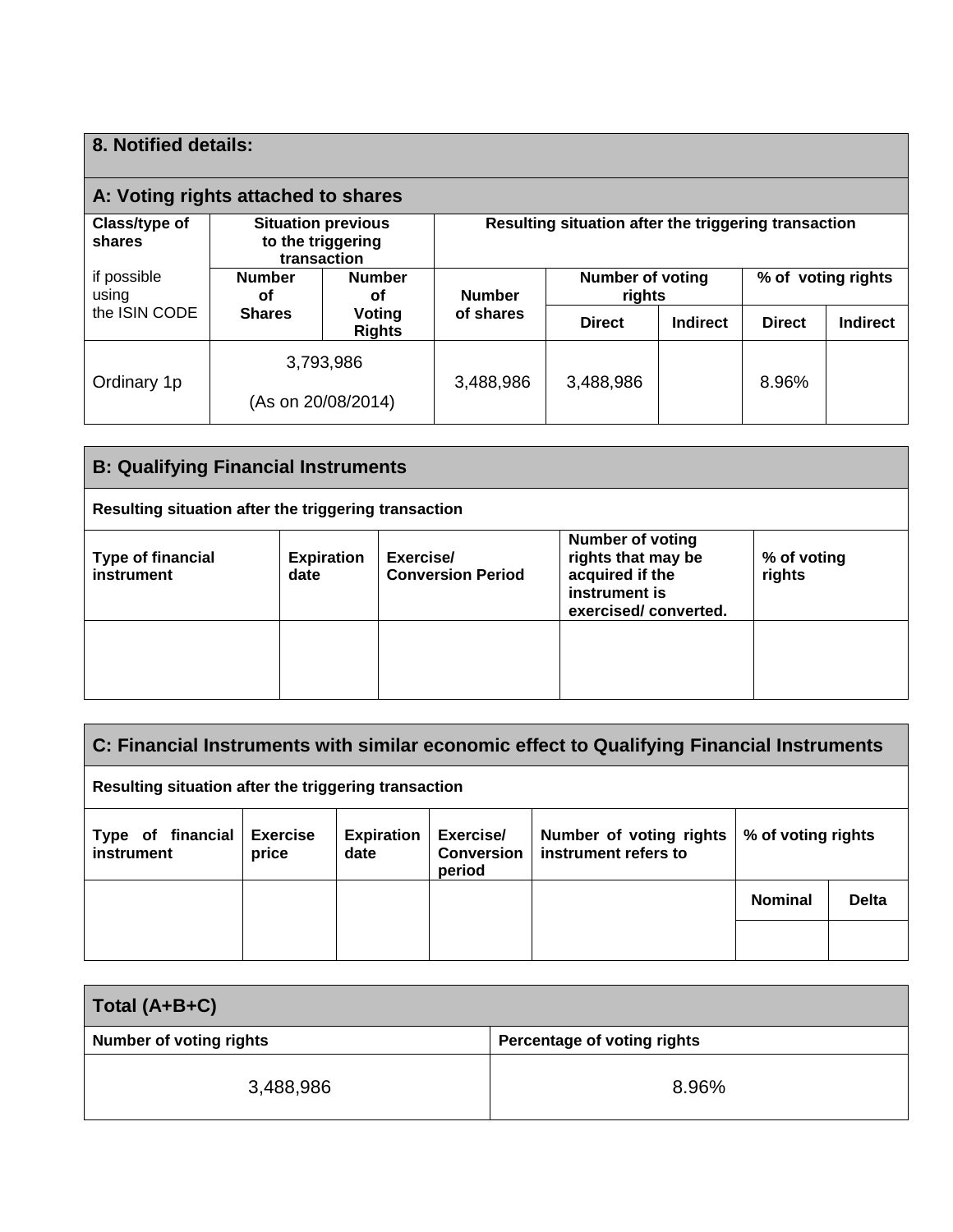| 9. Chain of controlled undertakings through which the voting rights and/or the<br>financial instruments are effectively held, if applicable: |                                                                                                  |  |  |
|----------------------------------------------------------------------------------------------------------------------------------------------|--------------------------------------------------------------------------------------------------|--|--|
| Legal & General Group Plc (Direct and Indirect) (Group) ( $3,488,986 - 8.96\% =$<br><b>Total Position</b> )                                  |                                                                                                  |  |  |
| Legal & General Investment Management (Holdings) Limited (LGIMH) (Direct<br>and Indirect) $(3,488,986 - 8.96\% = \text{Total Position})$     |                                                                                                  |  |  |
| Legal & General Investment Management Limited (Indirect) (LGIM) (3,488,986)<br>$-8.96\%$ = Total Position)                                   |                                                                                                  |  |  |
| Legal & General Group Plc (Direct) (L&G) (3,488,986 - 8.96%=LGAS, LGPL & PMC)                                                                |                                                                                                  |  |  |
| Legal & General Investment Management (Holdings) Limited<br>(Direct) (LGIMHD)                                                                | Legal & General Insurance Holdings Limited (Direct)<br>$(LGIH)$ (3,488,986 -8.96% = LGAS & LGPL) |  |  |
| Legal & General Assurance (Pensions Management) Limited<br>(PMC)                                                                             | Legal & General Assurance Society Limited (LGAS &<br>LGPL) (3,488,986 - 8.96% = LGAS & LGPL)     |  |  |
|                                                                                                                                              | Legal & General Pensions Limited (Direct) (LGPL)                                                 |  |  |

| <b>Proxy Voting:</b>                                                |     |
|---------------------------------------------------------------------|-----|
| 10. Name of the proxy holder:                                       | N/A |
| 11. Number of voting rights proxy holder will cease<br>to hold:     | N/A |
| 12. Date on which proxy holder will cease to hold<br>voting rights: | N/A |

| <b>13. Additional information:</b> | Notification using the total voting rights figure of<br>38,901,615 |
|------------------------------------|--------------------------------------------------------------------|
|------------------------------------|--------------------------------------------------------------------|